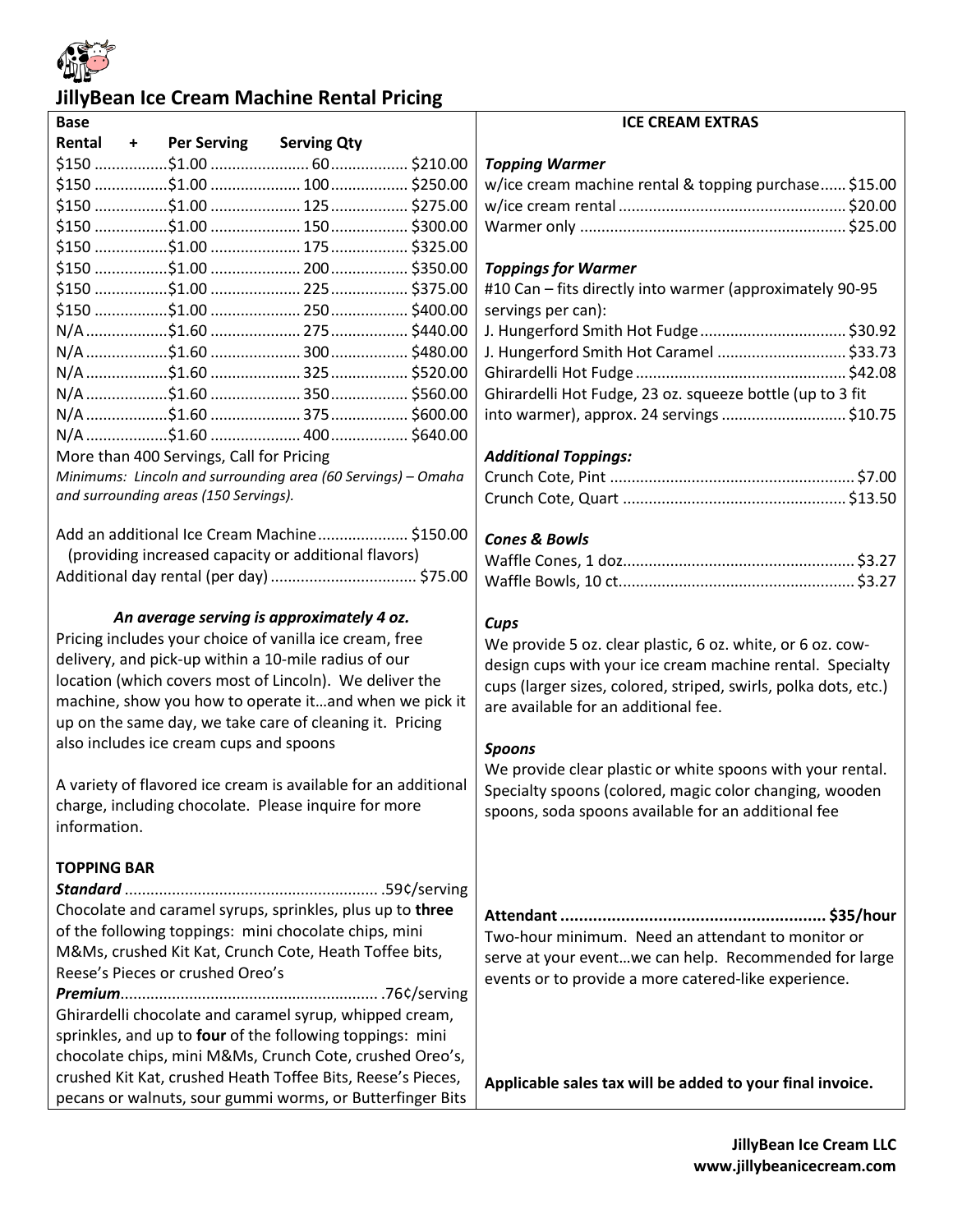#### **Froyo Frozen Yogurt**

Inquire for availability, flavors, and pricing.

------------------------------------------------------------

#### **Dole Whip Soft Serve**

| A favorite at Walt Disney World, Dole Soft Serve is |                  |
|-----------------------------------------------------|------------------|
| available in the following flavors:                 |                  |
| •Pineapple                                          | $\bullet$ Orange |
| •Lemon                                              | $•$ Mango        |
| $\bullet$ Raspberry                                 | •Strawberry      |

| Includes machine rental, mix, cups, spoons, and delivery<br>within Lincoln. |  |
|-----------------------------------------------------------------------------|--|



#### **Delivery outside of Lincoln**

For delivery to locations outside of Lincoln, delivery rates apply. Please call for rates and information.

Please see our FAQ document for more information on our Soft Serve Machines.

For more information or questions, please visit [www.jillybeanicecream.com](http://www.jillybeanicecream.com/) or call us at 402-730-4692.

#### Like us on Facebook – [www.facebook.com/jillybeanicecream](http://www.facebook.com/jillybeanicecream)

JillyBean Ice Cream, LLC Ice Cream Machine, Frozen Beverage, and Cotton Candy Machine Rentals

#### *I scream, you scream, we all scream for ice cream!*

www.jillybeanicecream.com

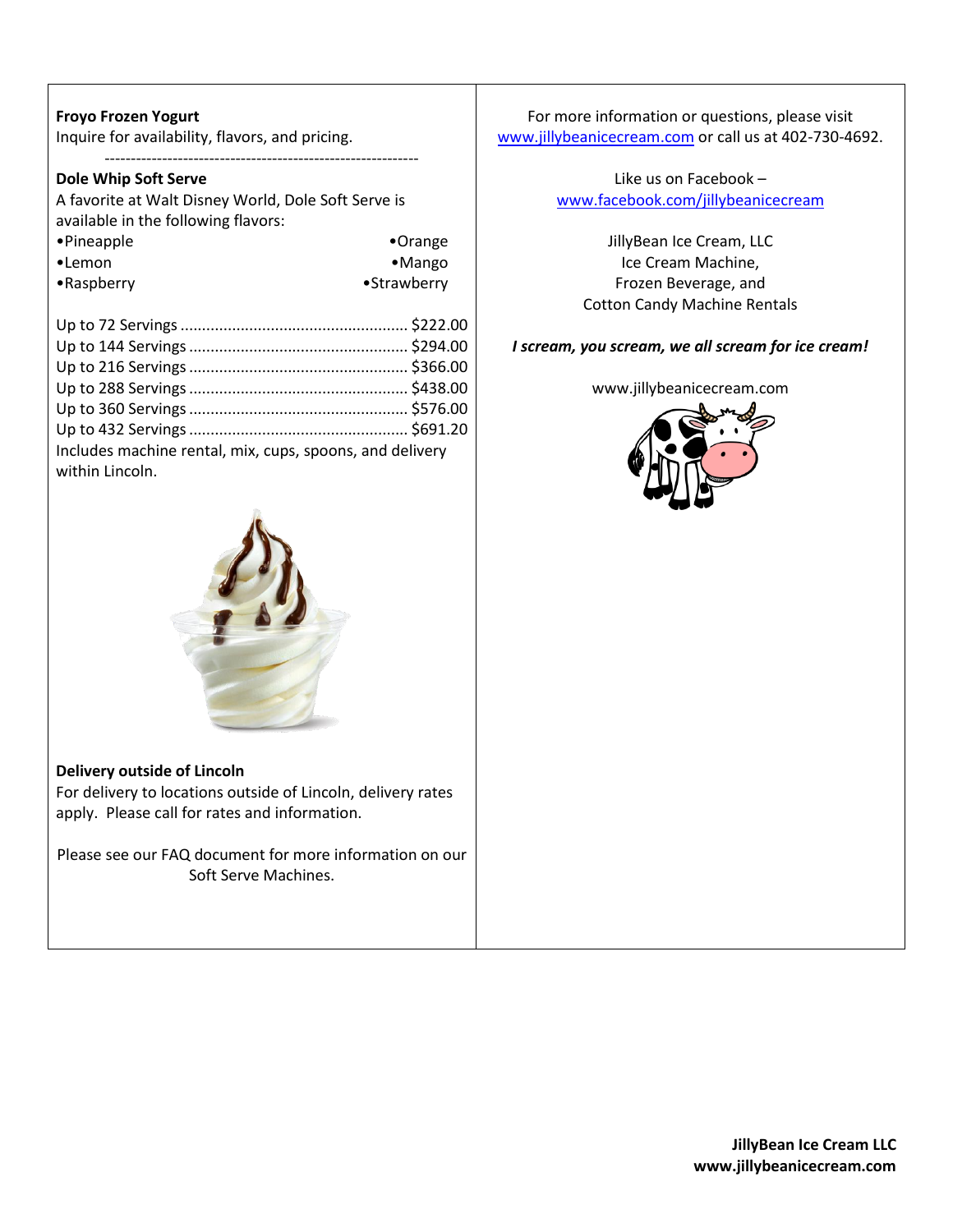## **JillyBean Cotton Candy Machine Rental Pricing**

| JillyBean Carnival King Cotton Candy Machine                                                                                                       | Applicable sales tax will be added to your final invoice.                                                |  |
|----------------------------------------------------------------------------------------------------------------------------------------------------|----------------------------------------------------------------------------------------------------------|--|
| Perfect for smaller events. 30-50 cones/hour. Rental                                                                                               | For more information or questions, please visit<br>www.jillybeanicecream.com or call us at 402-730-4692. |  |
| includes cotton candy floss (pink vanilla or blue raspberry)<br>and cotton candy cones for 50.                                                     | Like us on Facebook -                                                                                    |  |
|                                                                                                                                                    | www.facebook.com/jillybeanicecream                                                                       |  |
| JillyBean Spin Magic Cotton Candy Machine <sup>5</sup>                                                                                             |                                                                                                          |  |
|                                                                                                                                                    | JillyBean Ice Cream, LLC                                                                                 |  |
|                                                                                                                                                    | Ice Cream Machine, Frozen Beverage, Frozen Novelties,                                                    |  |
| Perfect for larger events, concessions, and/or fund raising                                                                                        | and Cotton Candy Machine Rentals                                                                         |  |
| events. High capacity: 50-100 cones/hour. Rental<br>includes cotton candy floss (pink vanilla or blue raspberry)<br>and cotton candy cones for 50. |                                                                                                          |  |
|                                                                                                                                                    |                                                                                                          |  |
| Each additional carton of floss provides 50 cones.                                                                                                 | www.jillybeanicecream.com                                                                                |  |
| Additional paper cones provided.                                                                                                                   |                                                                                                          |  |
| Need bags instead of cones?<br>In stock, choose from Pink Vanilla or Blue Raspberry.<br>Additional flavors available with advanced notice:         |                                                                                                          |  |
| • Pina Colada                                                                                                                                      |                                                                                                          |  |

**PAYMENT**: Your payment is due on or before delivery. **For wedding and graduation events, your full payment is due three days prior to your event.** We accept cash, check, PayPal, and credit card (Visa, MasterCard, and American Express). If you are using PayPal, the full amount of your invoice must be electronically sent. If you choose to use a credit card, we add a 3% convenience fee to cover the processing costs charged back to us by the credit card companies.



*Pricing is for your information and subject to change without notice.* **JillyBean Ice Cream, LLC 402-730-4692**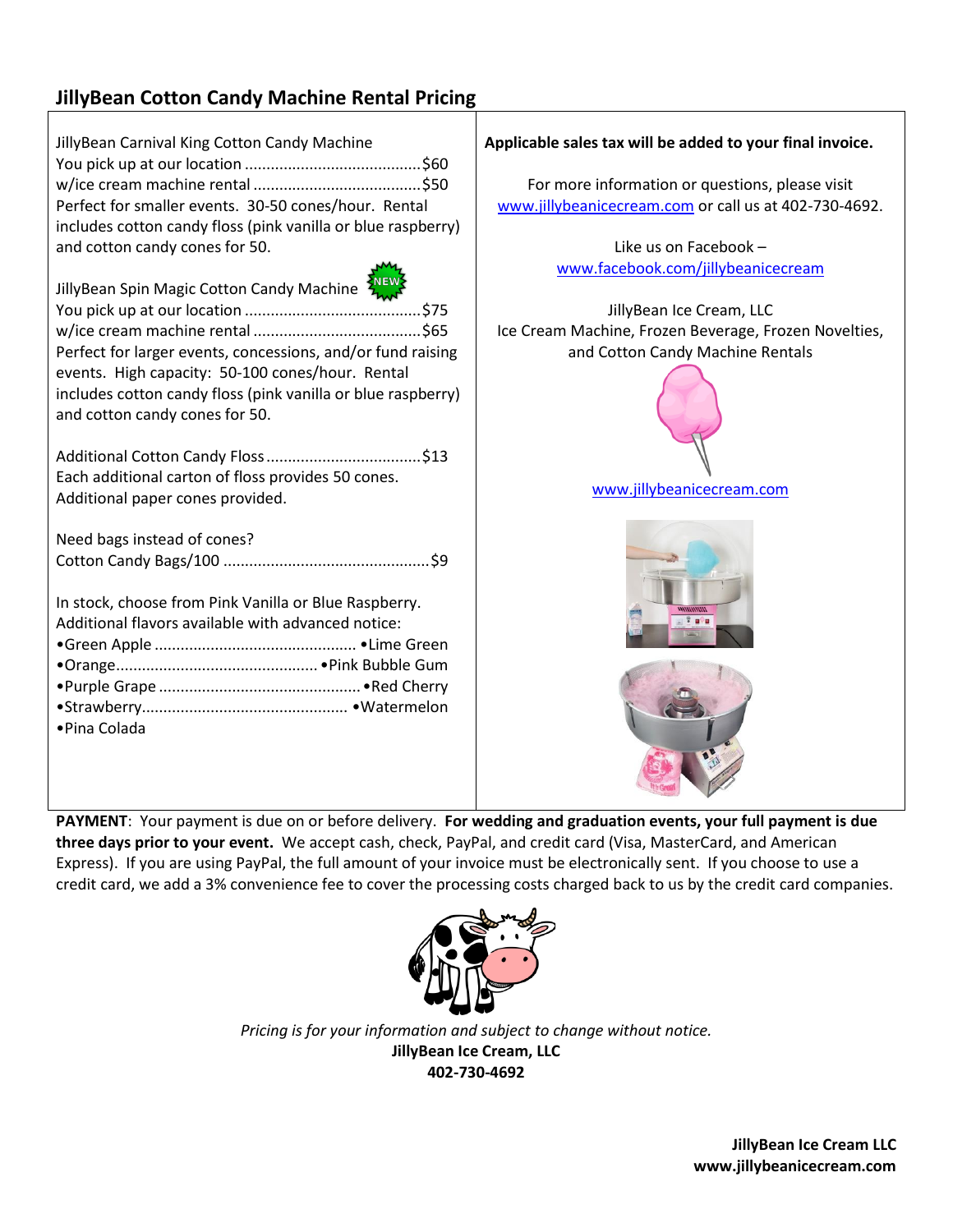## **JillyBean Margaritaville Drink Maker**

JillyBean Margaritaville Drink Maker..........................\$75 *The Party Starts Here*

- Now your party guests can be their own bartender with the Margaritaville mixed drink maker featuring 48 recipe options created by Margaritaville bartenders.
- At the press of a button, watch drink recipes come to life as this, first-of-its-kind innovation dispenses perfectly proportioned cocktails fast
- Press the "I Feel Lucky: button and watch the digital display spin, it lands on a random drink for amusing interaction and entertaining fun anytime
- And it's no trouble to make a double, just press down once on the drink strength switch and out comes a strong pour
- Set up is a breeze, just add your choice of liquor (rum, vodka or tequila) and select mixers into the four containers, the machine knows what to do from there to serve up delicious mixed drinks
- Available for pickup only

Sweet & Sour Drink Mix, 1 ltr........................................\$7

#### **Perfect for:**

| •Personal/Home-Based Parties  • Fourth of July |  |
|------------------------------------------------|--|
| • Adult Graduation Parties  New Year's Eve     |  |
|                                                |  |
|                                                |  |
| •Tailgates                                     |  |

#### **See It In Action – Video:**

<https://www.youtube.com/watch?v=IGZ7HbThTJo>

*-Offer Your Guests Something Different-*

*-Fun for Events, Up to 50 Guests-*



#### **Applicable sales tax will be added to your final invoice.**

For more information or questions, please visit [www.jillybeanicecream.com](http://www.jillybeanicecream.com/) or call us at 402-730-4692.

> Like us on Facebook – [www.facebook.com/jillybeanicecream](http://www.facebook.com/jillybeanicecream)

JillyBean Ice Cream, LLC Ice Cream Machine, Frozen Beverage, Frozen Novelties, and Cotton Candy Machine Rentals

[www.jillybeanicecream.com](http://www.jillybeanicecream.com/)

**PAYMENT**: Your payment is due on or before delivery. **For wedding and graduation events, your full payment is due seven days prior to your event or you risk cancellation.** We accept cash, check, PayPal, and credit card (Visa, MasterCard, and American Express). If you are using PayPal, the full amount of your invoice must be electronically sent. If you choose to use a credit card, we add a 3% convenience fee to cover the processing costs charged back to us by the credit card companies.



**JillyBean Ice Cream LLC www.jillybeanicecream.com**